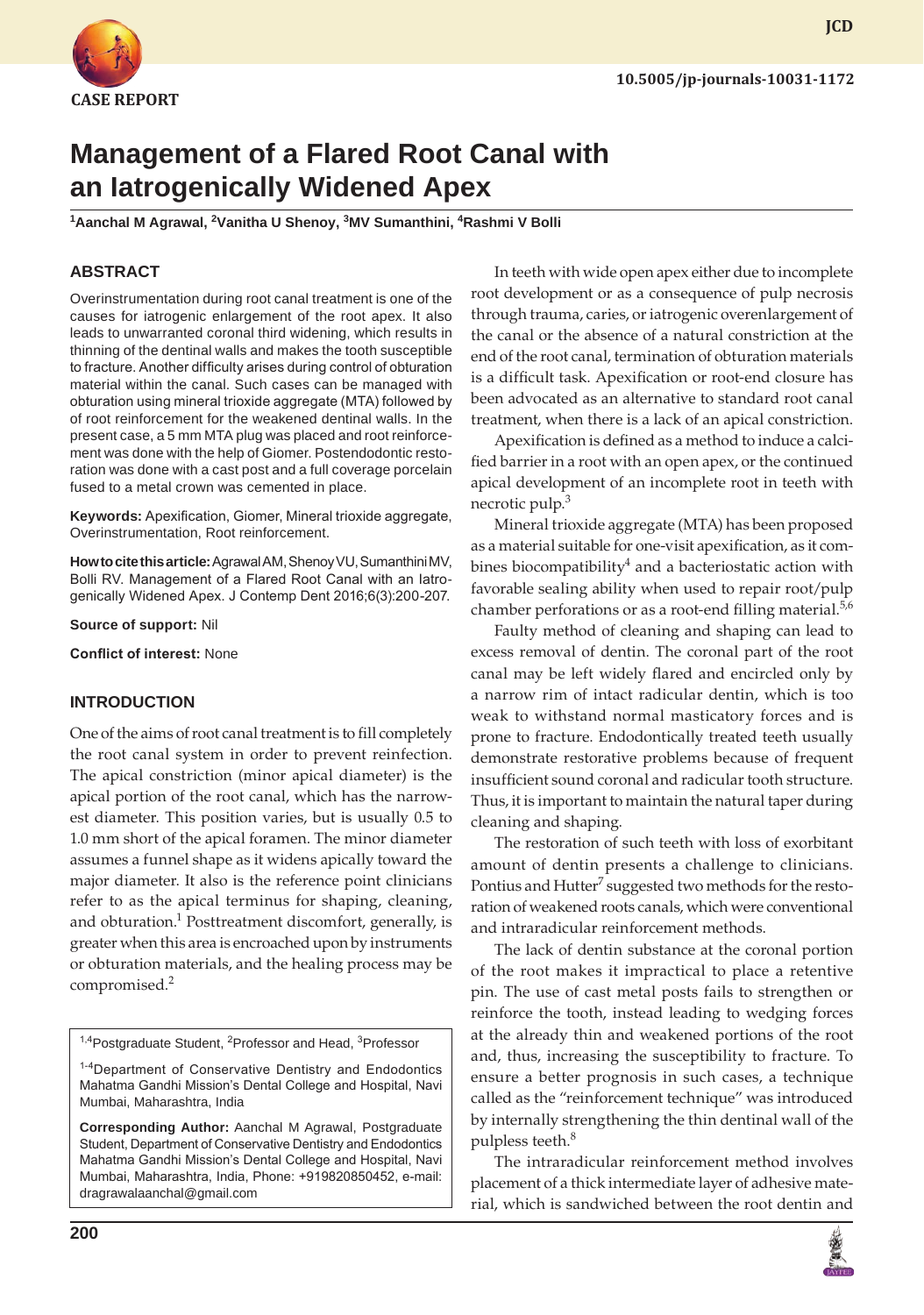*Management of a Flared Root Canal with an Iatrogenically Widened Apex*



**Fig. 1:** Preoperative intraoral periapical radiograph of 12 **Fig. 2:** Preoperative intraoral photograph showing 12



a small-diameter metal post or dowel, to enhance the fracture resistance of such roots. Internally rebuilding the weakened root with suitable adhesive dental materials helps in dimensional and structural reinforcement to support and retain a post and core for the continued function of the tooth.<sup>9</sup>

This case report describes the management of an iatrogenically widened apex by placing MTA and reinforcement of the weakened root structure with Giomer followed by custom cast post.

## **CASE REPORT**

A 42-year-old female patient was referred by a general dentist to the Department of Conservative Dentistry and Endodontics to manage an iatrogenic error-overinstrumentation with loss of the apical constriction (Fig. 1). The patient had visited her general dentist with the chief complaint of pain with her right upper front tooth region since 2 to 3 weeks (Fig. 2). Pain was continuous, throbbing, localized, and aggravated on intake of hot and cold foodstuff. Medical history was noncontributory.

Intraoral clinical examination with respect to permanent maxillary right lateral incisor, i.e., 12, revealed approximately 2 mm of remaining crown structure with temporary restoration in the access cavity (Fig. 2). There was no associated mobility, pain on percussion was positive, and periodontal probing depths were within normal limits. Radiographic examination revealed a wide apex suggestive of overinstrumentation (Fig. 1). A diagnosis of previously initiated root canal treatment with symptomatic apical periodontitis in relation to 12 was arrived at.

A tentative treatment plan was formulated, which included cleaning and shaping with 12 and obturation with a 5-mm MTA plug, osseous crown lengthening procedure (CLP), reinforcement of the weakened root structure using a light-transmitting post and Giomer, custom cast post, and a full coverage porcelain fused to metal crown.

All procedures were performed under rubber dam isolation. Following oral prophylaxis, rubber dam application, and removal of temporary restoration, it was observed that there was no straight line access. Hence, the access cavity preparation was modified. The root canal was explored with a #25 K-file (Mani, Tamil Nadu, India). Apical gauging was done and the working length determined with the apex locator and was confirmed radiographically, which was 19 mm, and the file binding at this length was #100 K-file (Fig. 3). Circumferential filing was done gently with the #100 K-file at the determined working length. The canal was irrigated intermittently with 3% sodium hypochlorite (NaOCl) (Prime Dental Products Pvt. Ltd., Maharashtra, India). Finally, passive ultrasonic irrigation (PUI) was carried out with #25 K-file (Satellec Acteon Group, New Delhi, India), at 16 mm, at a power setting of 4.0 with NaOCl as the irrigant for 60 seconds. The root canal was then dried with sterile absorbent points



**Fig. 3:** Apical gauging with 12

*Journal of Contemporary Dentistry, September-December 2016;6(3):200-207* **201**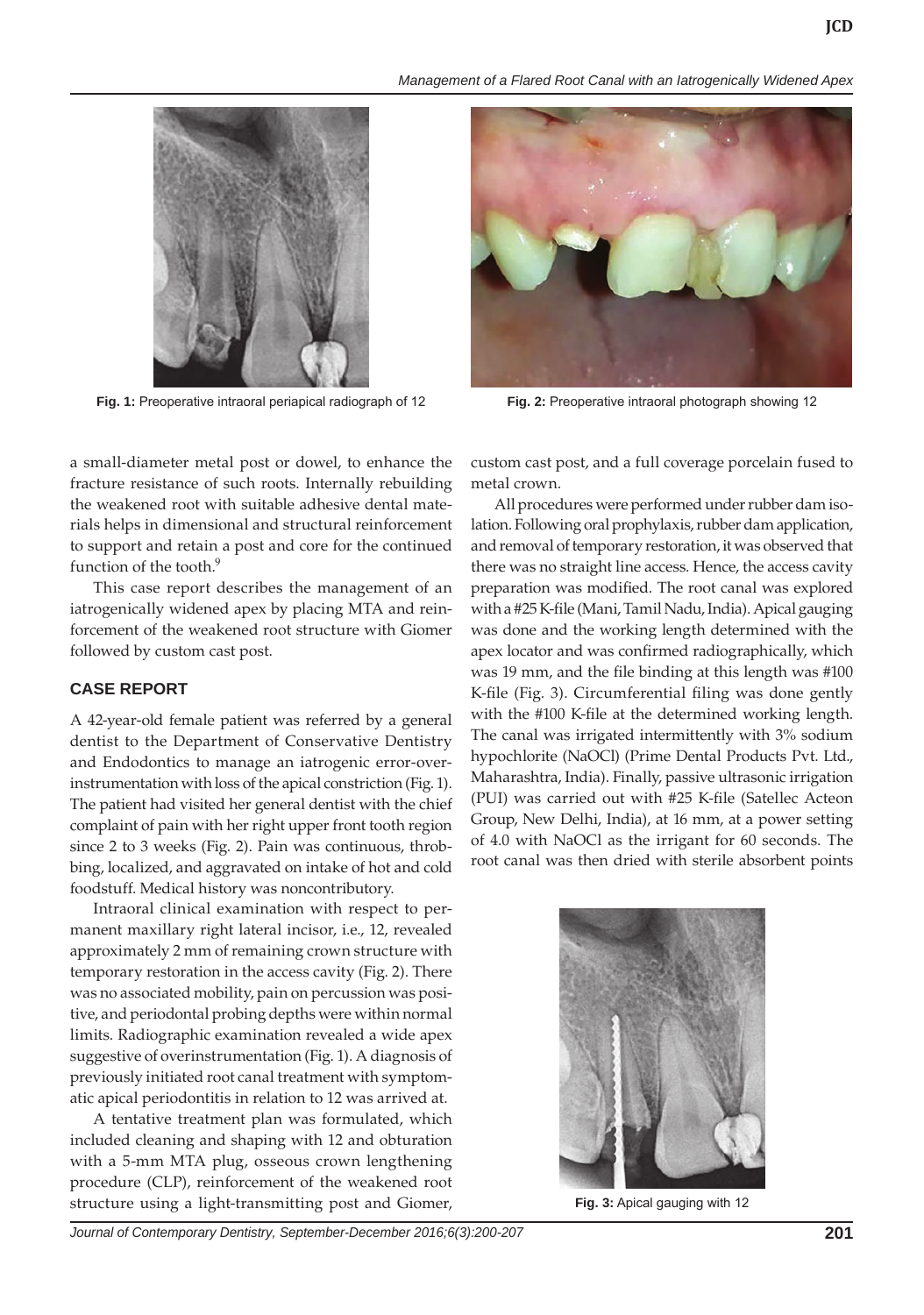

**Fig. 4:** 5 mm MTA plug and reinforcement with giomer in 12 **Fig. 5:** Twelve – etching of the intracanal



(Sure Endo; SureDent Co. Ltd., Gyeonggi-do, Korea). An intracanal medicament of calcium hydroxide (CaOH) (Deepashri Products, Ratnagiri, India) mixed with saline in a thick paste-like consistency was placed in the root canal, and the patient was recalled after 1 week and the access cavity was sealed with intermediate restorative material (IRM) (Dentsply, Caulk, USA).

The next phase of treatment consisted of removal of the temporary restoration, removal of CaOH medicament using H-files (Mani, Tamil Nadu, India) and PUI as described earlier. The root canal was then dried with sterile absorbent points. White Pro-Root MTA (Dentsply, Ballaigues, Switzerland) was mixed with sterile water as per manufacturer's instructions and placed in the apical third in increments, using hand pluggers and compacted with absorbent points. It was further compacted using indirect ultrasonics at a power setting of 4.0 for 30 seconds for each increment. Thus, a 5 mm MTA apical plug was obtained and a radiograph was taken to evaluate the placement of a dense MTA plug (Fig. 4). A moist cotton pledget was placed in the canal and the access cavity was sealed with IRM.

Patient was completely asymptomatic when recalled after 24 hours. The temporary restoration and the cotton pledget were removed and the set of MTA was confirmed with the help of hand pluggers, and the access cavity was again sealed with IRM. The patient was then scheduled for an osseous CLP, carried out in the Department of Periodontics.

The patient was recalled 3 weeks after the CLP and further treatment was carried out. Root reinforcement was done as follows: The access cavity restoration was removed, and the canal was irrigated with 3% NaOCl, followed by saline and dried. A nonserrated (smooth) Luminex light transmitting fiber-post (Luminex system, Dentatus Ltd., USA), which was marked to 14 mm on the labial surface to ensure that it went up to the full length

and which did not bind in the canal, was selected, coated with petroleum jelly, and kept aside. Etchant containing 37% phosphoric acid (Meta Etchant, Meta Biomed, USA) was injected into the canal and was rinsed after 30 seconds (Fig. 5). The canal was dried using paper points. Seventh-generation bonding agent (BeautiBond<sup>TM</sup>, Shofu Dental Corp, USA) was applied using an applicator tip and was light cured for 20 seconds. Flowable Giomer (BEAUTIFIL Flow, Shofu, USA) was injected into the root canal following which the previously selected fiber post was placed in the canal, and this assembly was light cured for 20 seconds each from all sides (Fig. 6). Following light curing, the fiber post was withdrawn from the canal and the fiber post was reinserted to verify the length. This procedure helped in reinforcing the root canal and a new post space of a reduced diameter was thus achieved (Fig. 7).

Direct wax pattern fabrication was done using a plastic post and Type 1 inlay wax (FC Inlay wax, GC Europe) (Fig. 8). The laboratory procedures including investing of the wax pattern, burnout, and casting with cobalt–chromium alloy



**Fig. 6:** Twelve – light curing of the fiber post and giomer

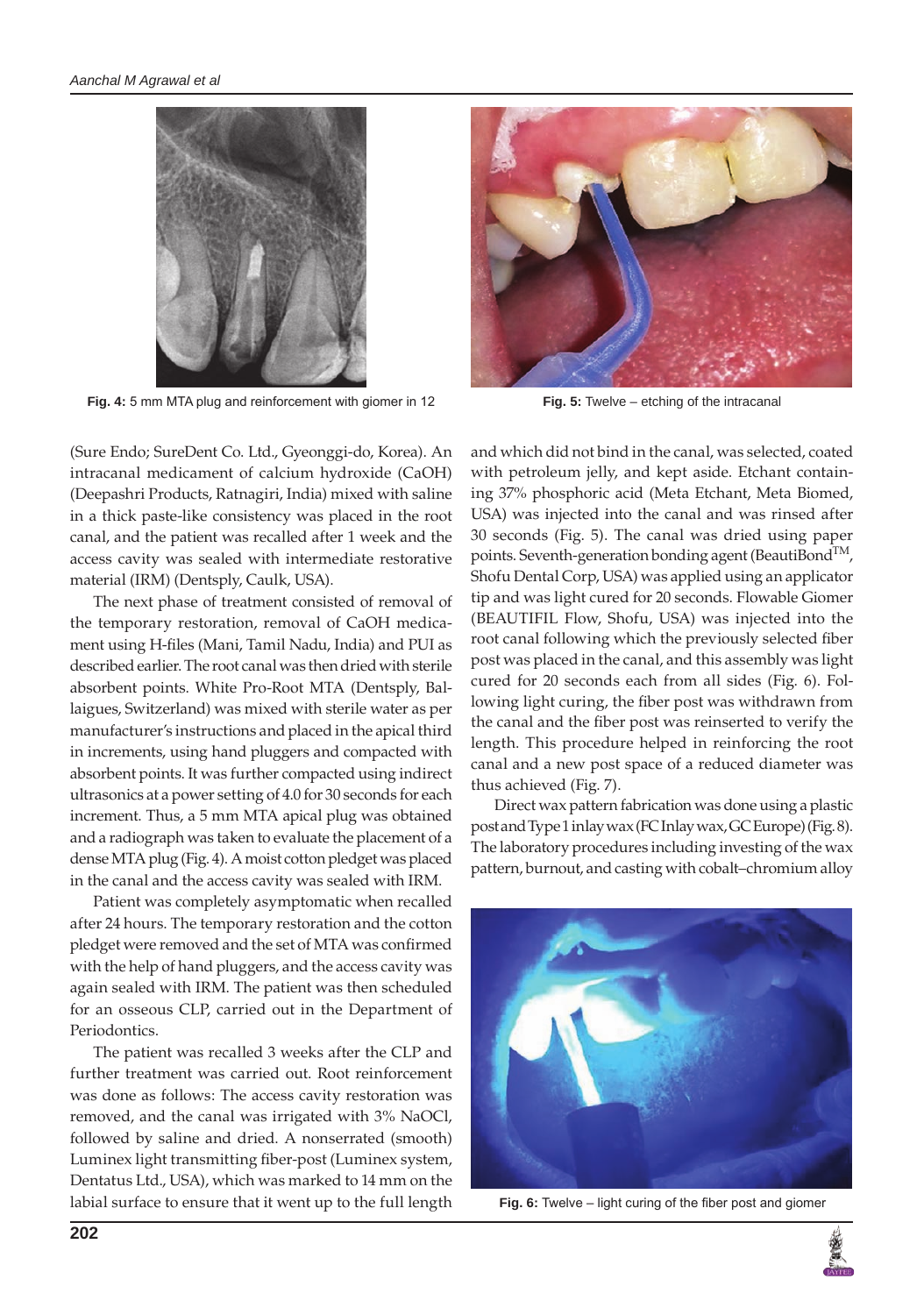were carried out (Fig. 9). After checking the fit of the post and core clinically and radiographically, and finishing and polishing of the post and core, the canal was dried with absorbent points and the custom cast post was cemented using type 1 glass ionomer cement (GIC) (GC Fuji I®, GC

America, Inc.), which was mixed according to the manufacturer's instructions (Figs 10 and 11).

Following crown preparation, a provisional acrylic crown was cemented with zinc oxide eugenol cement (Deepak Enterprises, India) (Fig. 12).



**Fig. 7:** Twelve – post space seen after reinforcement **Fig. 8:** Direct wax pattern fabrication of the post space and core





**Fig. 11:** Twelve – custom cast post cemented **Fig. 12:** Twelve – provisional crown cemented



**Fig. 9:** Post and core casting **Fig. 10:** Twelve – custom cast post cemented

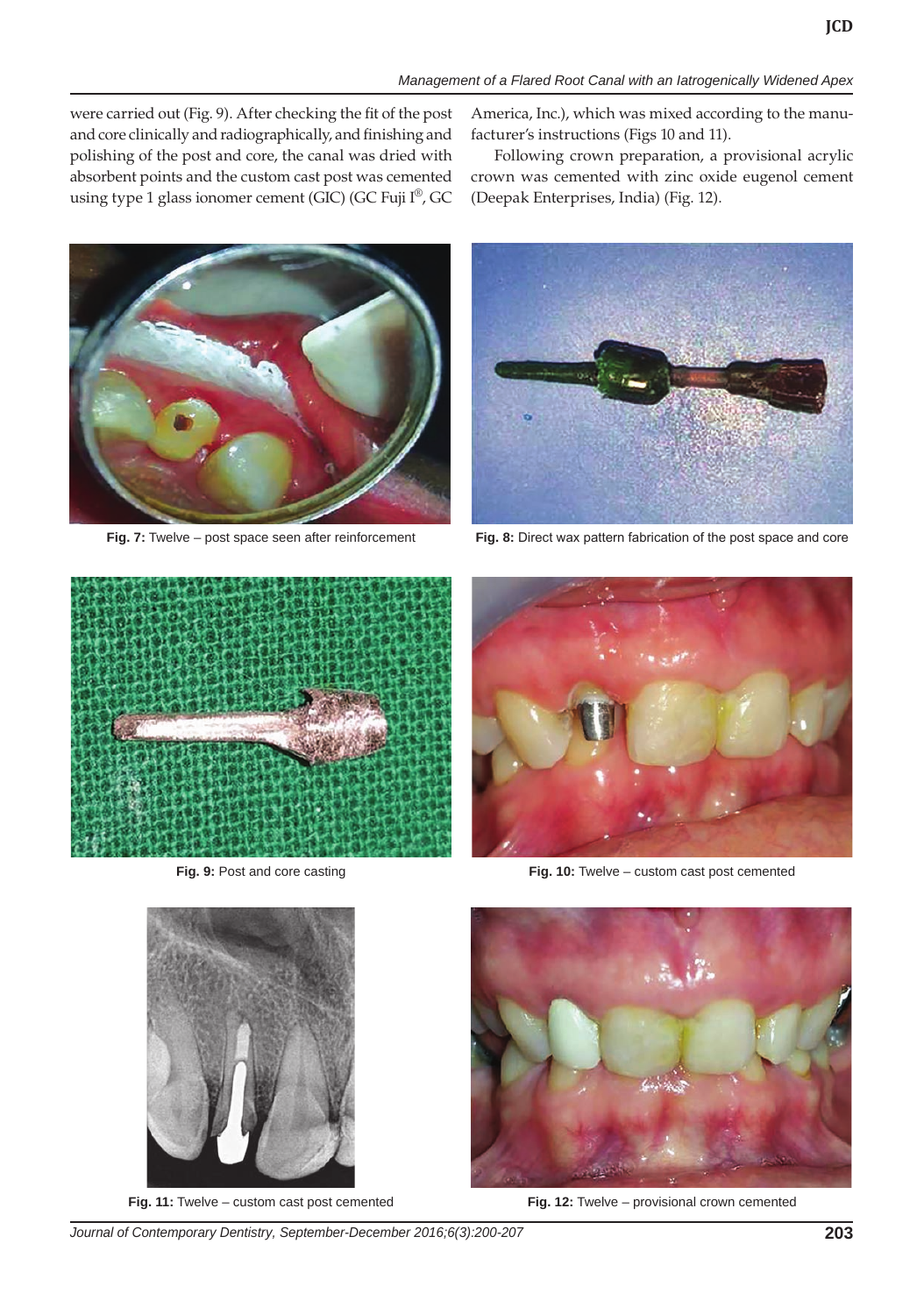



**Fig. 13:** Twelve – metal try-in **Fig. 14:** Twelve – final PFM crown cementation



**Figs 15A and B:** Twelve – preoperative and postoperative photographs

Metal try-in for the crown prepared was done (Fig. 13) and the final porcelain fused to metal crown was cemented (Figs 14 and 15A and B) with the help of resin cement (Relyx Luting Cement, 3M ESPE, USA).

## **DISCUSSION**

Conventional root canal obturation techniques depend on the presence of a constriction at the apical level of the canal; therefore, the absence of this constriction as a result of incomplete root development, aggressive apical resorption, or iatrogenic enlargement becomes challenging to manage. Routinely, the apical gauging for an upper lateral incisor is around #35 to 40 K-file. Apical gauging is defined as the measurement of the terminal diameter or shape of the canal after initial crown-down shaping. It is important because it gives us a fairly good approximation of the canal diameter in the critical apical 3 to 5 mm,<sup>2</sup> which avoids over- and underinstrumentation.

In the present case, the apical diameter was increased to #100 K-file due to inadvertent cleaning and shaping, which could have occurred either due to incorrect determination of the working length or failure to use the files in a sequential manner. A vital determinant in providing predictable endodontic results is the ability to accurately locate the minor apical constriction, maintaining the correct working length during cleaning and shaping, recapitulation, and copius irrigation.

The technique of ultrasonic activation of an irrigant after instrumentation has been completed and has been referred to as PUI. The term passive is used to denote the intention to simply activate the irrigant, and not to cut or contact the dentin with the activated file.

During PUI, the irrigant is intermittently replenished using a conventional irrigation syringe. Recent studies have demonstrated an improved smear layer removal, $^{10}$ debris removal from small anatomical irregularities, $^{11}$ and synergistic behavior with irrigants to kill biofilm

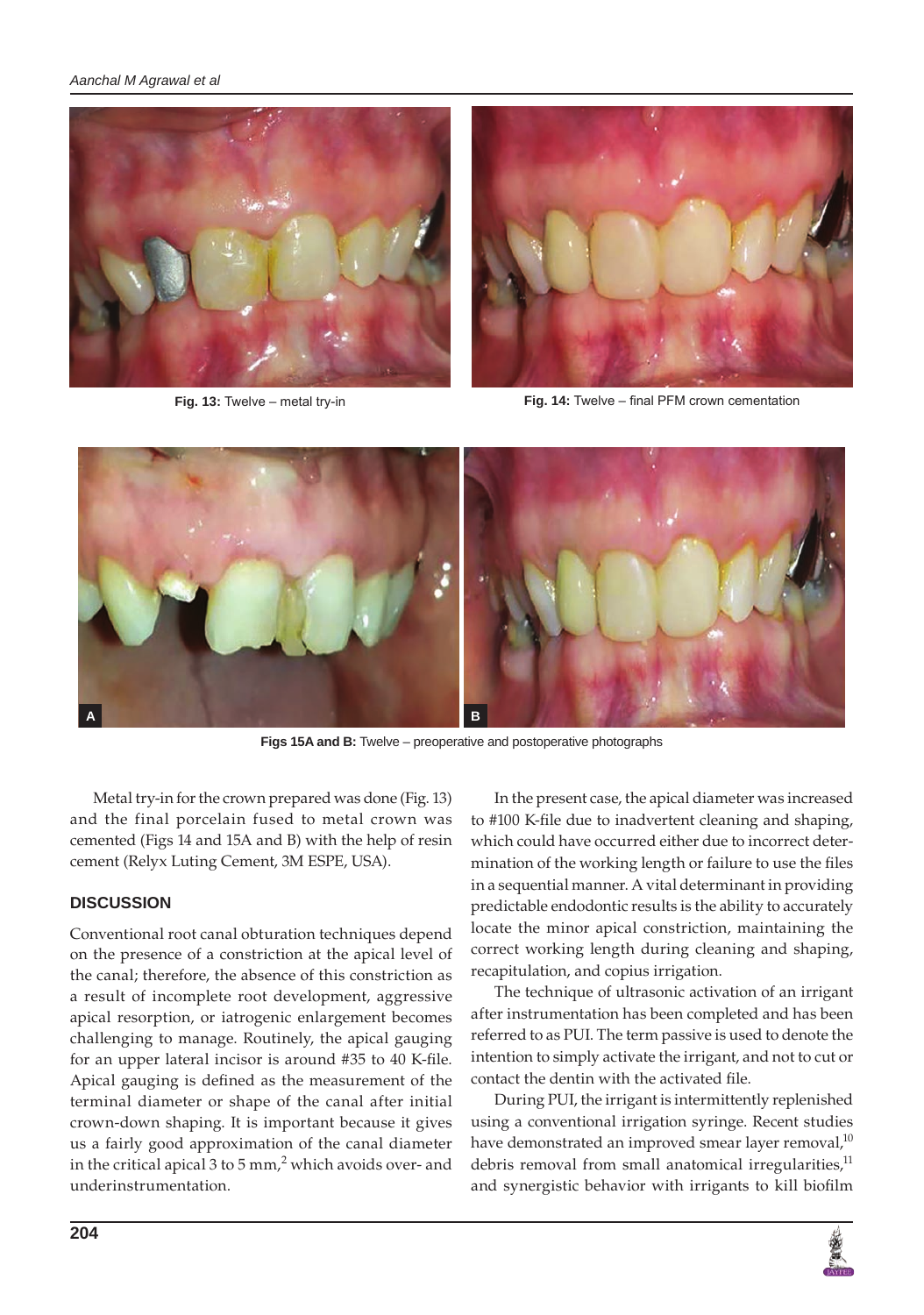bacteria.<sup>12</sup> Similarly, Spoleti et al,<sup>13</sup> and Lee et al<sup>14</sup> showed that PUI is more effective than syringe irrigation in removing remnants of debris<sup>13</sup> and bacteria.

Placement of the obturation material in a canal with an open apical foramen involves the risk of extrusion<sup>15</sup> of the material into the periapex, which may compromise the long-term outcome of treatment.<sup>16,17</sup> To avoid extrusion, compaction may be minimized, ultimately ensuing in an inadequate adaptation and seal.<sup>3,18</sup>

Hence, conventionally used gutta-percha obturation is contraindicated in such cases. A need for the choice of a material that can be used by orthograde means to obturate the canal arises in this scenario. The MTA has been advocated for the immediate obturation of open root apices, which has become popular as a one-visit apexification technique as an osteoconductive apical barrier. The MTA can induce cementum-like hard tissue when used adjacent to the periradicular tissues. It has superior sealing property, sets in the presence of blood, and is extremely biocompatible. Moisture contamination at the apex of tooth before barrier formation is troublesome with other materials used in apexification. As a result of its hydrophilic quality, the presence of moisture does not affect its sealing ability.19

In a study done by Hachmeister et al, $^{20}$  they showed that 4 mm of MTA resisted displacing forces better than 2 mm. Al-Kahtani et al<sup>21</sup> observed that 5 mm provided a good seal in immature permanent teeth with open apices, and imparted enough depth to resist displacement and also completely prevented bacterial leakage. Previous studies $22,23$  have incorporated the same method with successful results.

Further, teeth that warrant intraradicular reinforcement are usually accompanied by a large communication between the root canal and the periodontal ligament. This typically happens when a large root canal has been overprepared apically, which leads to damage to the apical constriction and loss of an apical stop for conventional obturation.<sup>24</sup>

Indirect ultrasonic activation has been suggested for use to vibrate MTA in order to improve the adaptation of the material into the root canal space and remove any voids in the material. The indirect technique generally involves placement of MTA using an appropriate carrier into the root canal, and indirectly activating a condenser placed in contact with the bulk of the MTA material by pressing an ultrasonic tip in contact with the condenser. A recent scanning electron microscope (SEM) study examining the marginal adaptation of MTA found that indirect ultrasonic activation in conjunction with smear layer removal resulted in significantly improved marginal adaptation.<sup>25</sup> Indirect

ultrasonic agitation during placement also improved the compressive strength of  $MTA^{26}$  as well as the resistance to bacterial leakage.<sup>27</sup>

For successful outcome of the endodontic treatment, a good postendodontic restoration is a must, which requires at least 1.5 mm of a ferrule all around the tooth, which was not available in the present case. Hence, an osseous CLP was advised for postendodontic rehabilitation of the tooth.

Following root canal treatment in case of flared canals, the remaining dentinal walls of the root are extremely thin, which makes it prone to fracture. Thus, in such cases, there is a need for a postendodontic restoration. Failures in endodontically treated teeth with overflared canals are more likely due to postendodontic restorative failures than the endodontic treatment itself. The post does not reinforce the root, but only helps in retention of the core.

Moreover, post selection has an effect on the stress pattern in the root canal. In a weakened root, a cast post can concentrate the wedging forces at the coronal portion.<sup>28</sup> The use of prefabricated metal post entails the pooling of large defects in the canal within the luting medium, thus creating a weak bond between the entire post–core– crown–tooth complex.<sup>29</sup> Hence, for a flared canal, it is vital that lost dentin is rebuilt with a strong dentin-like material for successful outcome.

Increasing the thickness of the walls with an appropriate dentin substitute may reduce this risk. The elastic moduli of many universal and posterior resin-based composites and GICs are similar to that of dentin,  $30,31$ which may allow a bonded cement to strengthen the remaining root and, together with a lower modulus resin-based luting cement, reduce the transmission of mechanical stresses from a rigid metal post to the remaining root dentin. These resin-based materials may act as "mechanical buffers" by dissipation of cervical stresses created by the mismatch of properties between metal and dentin.<sup>32</sup>

The objective behind the use of adhesive materials is to enable them to act as a dentin substitute before cementing a small-diameter metal post in teeth and augment the fracture resistance by increasing the internal thickness of the root.

Recently, a new group of hybrid composite restorative materials known as "Giomers" has been introduced to the market.<sup>33</sup> Giomer has a modulus of elasticity of about 13 to 14 MPa, which is close to that of dentin; this makes it a favorable material for the present case.

Thus, this technique has advantages like reinforced root strength as the Giomer internally strengthens the root structure, providing maximum shear load support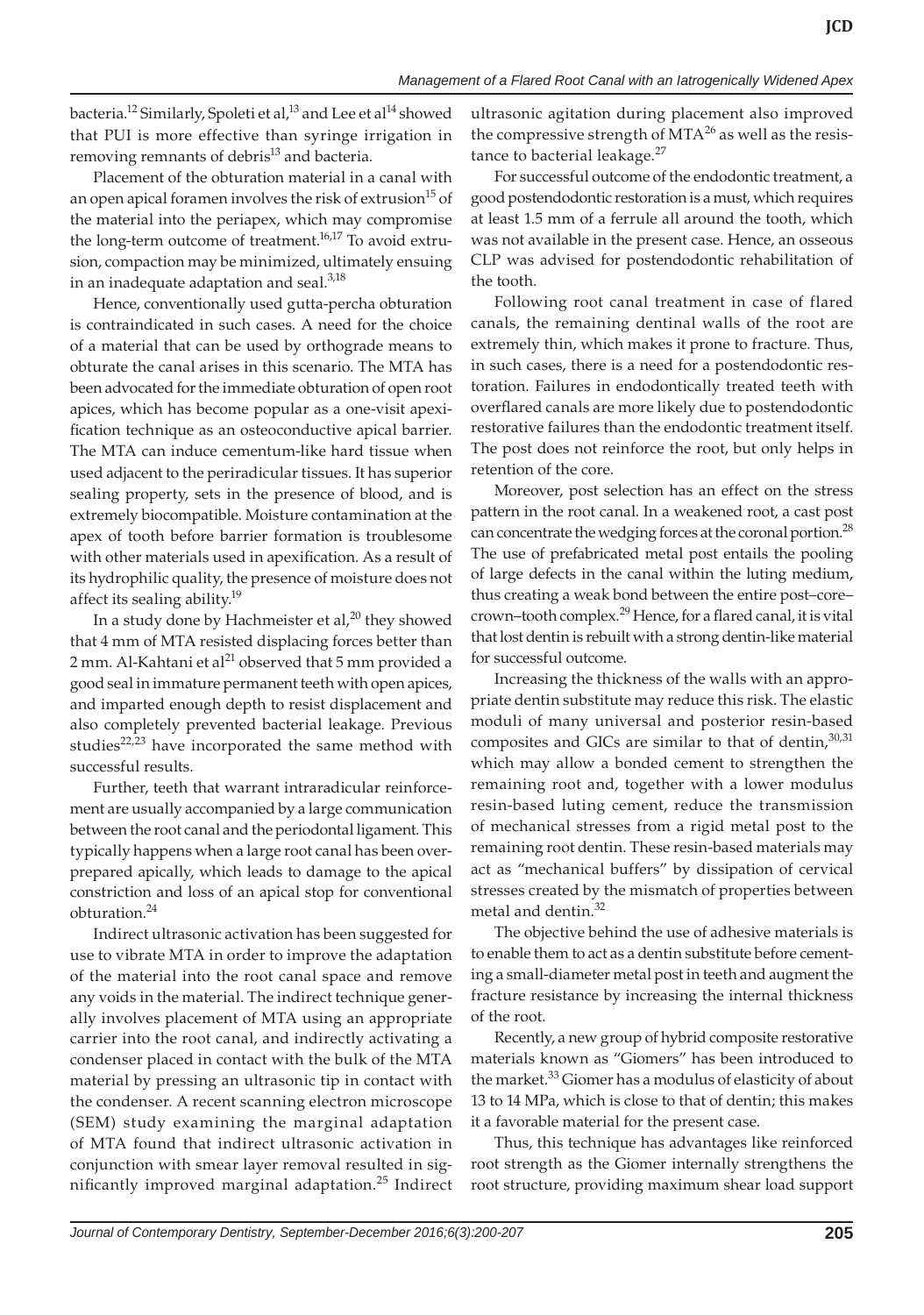and retention.<sup>9</sup> Thus, this technique can be used to restore even grossly mutilated teeth to best serve the requirements of the patient.

## **CONCLUSION**

Abiding by the rules of cleaning and shaping, iatrogenic mishaps can be avoided. In such cases that they occur, recent advancement in materials, such as MTA used for single-visit apexification and the technique of root reinforcement have helped salvage grossly flared canals with extremely thin dentinal walls, which otherwise will be susceptible to fracture. Thus, it is important to plan the treatment not only with respect to the endodontic technique, but also the feasibility of a successful postendodontic restoration.

## **REFERENCES**

- 1. Ingle, JI.; Bakland, LK.; Baumgartner, JC. Endodontics. 6th ed. Hamilton, Ontario: BC Decker; 2008.
- 2. Cohen, S.; Burns, PC. Pathways of the pulp. 6th ed. St. Louis: Mosby; 1994.
- 3. Rafter M. Apexification: a review. Dent Traumatol 2005 Feb;21(1):1-8.
- 4. Parirokh M, Torabinejad M. Mineral trioxide aggregate: a comprehensive literature review – part I: chemical, physical, and antibacterial properties. J Endod 2010 Feb;36(2):16-27.
- 5. Torabinejad M, Parirokh M. Mineral trioxide aggregate: a comprehensive literature review – part II: leakage and biocompatibility investigations. J Endod 2010 Jan;36(1): 190-202.
- 6. Pace R, Giuliani V, Pini Prato L, Baccetti T, Pagavino G. Apical plug technique using mineral trioxide aggregate: results from a case series. Int Endod J 2007 Jun;40(6):478-484.
- 7. Pontius O, Hutter JW. Survival rate and fracture strength of incisors restored with different post and core systems and endodontically treated incisors without corono-radicular reinforcement. J Endod 2002 Oct;28(10):710-715.
- 8. Mittal S, Bansal R, Kumar T, Kaur D. Intra-radicular rehabilitation of weakened anterior root – a case report. J Clin Diagn Res 2010 Dec;4:3639-3642.
- 9. Lui JL. Composite resin reinforcement of flared canals using light-transmitting plastic posts. Quintessence Int 1994 May;25(5):313-319.
- 10. Andrabi SM, Kumar A, Zia A, Iftekhar H, Alam S, Siddiqui S. Effect of passive ultrasonic irrigation and manual dynamic irrigation on smear layer removal from root canals in a closed apex *in vitro* model. J Investig Clin Dent 2014 Aug;5(3): 188-193.
- 11. Rödig T, Sedghi M, Konietschke F, Lange K, Ziebolz D, Hülsmann M. Efficacy of syringe irrigation, RinsEndo and passive ultrasonic irrigation in removing debris from irregularities in root canals with different apical sizes. Int Endod J 2010 Jul;43(7):581-589.
- 12. Shen Y, Stojicic S, Qian W, Olsen I, Haapasalo M. The synergistic antimicrobial effect by mechanical agitation and two chlorhexidine preparations on biofilm bacteria. J Endod 2010 Jan;36(1):100-104.
- 13. Spoleti P, Siragusa M, Spoleti MJ. Bacteriological evaluation of passive ultrasonic activation. J Endod 2003 Jan;29(1): 12-14.
- 14. Lee SJ, Wu MK, Wesselink PR. The effectiveness of syringe irrigation and ultrasonics to remove debris from simulated irregularities within prepared root canal walls. Int Endod J 2004 Oct;37(10):672-678.
- 15. Ritchie GM, Anderson DM, Sakumura JS. Apical extrusion of thermoplasticized Gutta-percha used as a root canal filling. J Endod 1988 Mar;14(3):128-132.
- 16. Sjögren U, Hagglund B, Sundqvist G, Wing K. Factors affecting the long-term results of endodontic treatment. J Endod 1990 Oct;16(10):498-504.
- 17. Ørstavik D, Qvist V, Stoltze K. A multivariate analysis of the outcome of endodontic treatment. Eur J Oral Sci 2004 Jun;112(3):224-230.
- 18. Kerezoudis NP, Valavanis D, Prountzos F. A method of adapting gutta-percha master cones for obturation of open apex cases using heat. Int Endod J 1999 Jan;32(1):53-60.
- 19. Parirokh M, Torabinejad M. Mineral trioxide aggregate: a comprehensive literature review – part III: clinical applications, drawbacks, and mechanism of action. J Endod 2010 Mar;36(3):400-413.
- 20. Hachmeister DR, Schindler WG, Walker WA 3rd, Thomas DD. The sealing ability and retention characteristics of mineral trioxide aggregate in a model of apexification. J Endod 2002 May;28(5):386-390.
- 21. Al-Kahtani A, Shostad S, Schifferle R, Bhambhani S. In vitro evaluation of microleakage of an orthograde apical plug of mineral trioxide aggregate in permanent teeth with simulated immature apices. J Endod 2005 Feb;31(2):117-119.
- 22. Bodhwani MA, Shenoy VU, Sumanthini MV. Mineral trioxide aggregate apexification in a nonvital immature central incisor tooth using an internal matrix. J Contemp Dent 2014 May;4(2):113-117.
- 23. Pawar RB, Margsahayam SV, Shenoy VU, Shaikh SAH. Management of a traumatized open apex tooth with a combination of mineral trioxide aggregate apical plug and platelet-rich fibrin apical matrix. J Contemp Dent 2016;6(1):57-62.
- 24. Tait CM, Ricketts DN, Higgins AJ.. Weakened anterior roots intraradicular rehabilitation. Br Dent J 2005 May;198(10): 609-617.
- 25. Araújo AC, Nunes E, Fonseca AA, Cortes MI, Horta MC, Silveira FF. Influence of smear layer removal and application mode of MTA on the marginal adaptation in immature teeth: a SEM analysis. Dent Traumatol 2013 Jun;29(3):212-217.
- 26. Basturk FB, Nekoofar MH, Günday M, Dummer PM. The effect of various mixing and placement techniques on the compressive strength of mineral trioxide aggregate. J Endod 2013 Jan;39(1):111-114.
- 27. Lawley GR, Schindler WG, Walker WA 3rd, Kolodrubetz D. Evaluation of ultrasonically placed MTA and fracture resistance with intracanal composite resin in a model of apexification. J Endod 2004 Mar;30(3):167-172.
- 28. Schwartz RS, Robbins JW. Post placement and restoration of endodontically treated teeth: a literature review. J Endod 2004 May;30(5):289-301.
- 29. Silva GR, Santos-Filho PC, Simamoto-Júnior PC, Martins LR, Mota AS, Soares CJ. Effect of post type and restorative techniques on the strain and fracture resistance of flared incisor roots. Braz Dent J 2011;22(3):230-237.